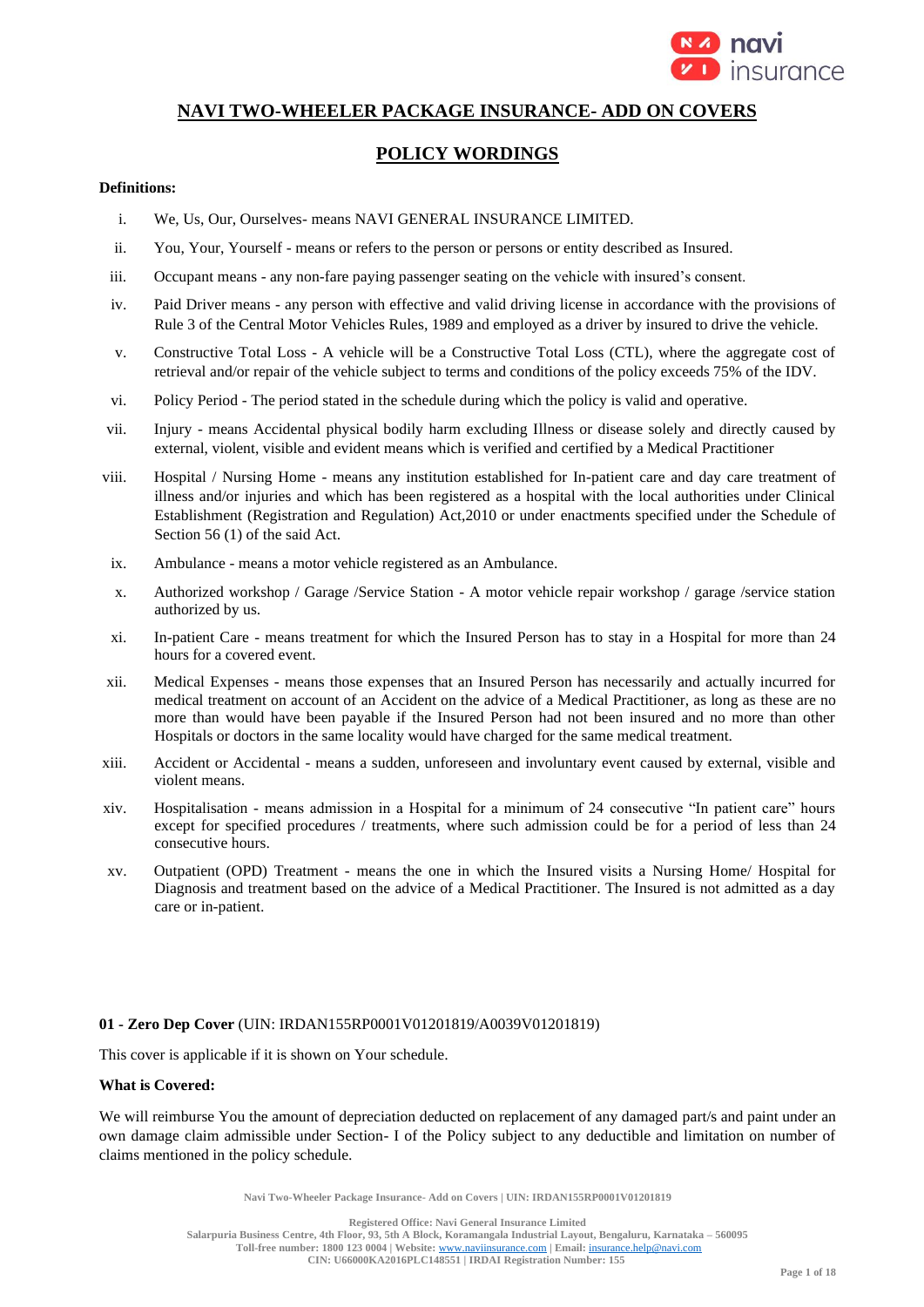

Subject otherwise to the terms, exceptions, conditions and limitations of the Policy.

#### **02- New Vehicle for Old Vehicle** (UIN: IRDAN155RP0001V01201819/A0032V01201819)

This cover is applicable if it shown on your schedule.

#### **What is covered:**

We will pay the difference between the amount receivable under section 1(Own Damage) of the policy and the invoice price of the new vehicle of same make and model in the event of valid and admissible Total Loss/ Constructive total loss (CTL) or Theft claim under the policy.

If exactly same make/model/variant is discontinued our liability will be limited to the shortfall with respect to the last available invoice price of the insured vehicle immediately before discontinuation.

Invoice price: means Ex-showroom price of the vehicle and includes registration charges, all taxes including road tax as mentioned in the invoice but excluding cost of insurance.

Special conditions applicable to this benefit:

- You are the first registered owner of the vehicle. This condition is waived for employer to employee transfer cases where there is no change in actual user of the vehicle.
- Cover is not applicable for imported vehicles i.e. where invoice is not generated in India.
- Cost of any non-built in electrical/electronic and non-electrical/electronic accessories including bi-fuel kit forming part of the invoice but not insured under section 1 (Own Damage) of the policy will not be covered.
- The finance company/bank who has financed the vehicle gives his consent for settlement of claim under this coverage.
- The company reserves the right to either pay or provide you brand new vehicle of same specification.

Subject otherwise to terms, conditions, limitations and exceptions of the policy.

#### **03 – NCB (No Claim Bonus) Secure** (UIN: IRDAN155RP0001V01201819/A0031V01201819)

This cover is applicable if it is shown on Your schedule.

#### **What is Covered**

If Your vehicle is insured with us then We will allow you the same No claim bonus, as shown on Your schedule at the time of renewal with Us provided-

- Vehicle is claim free at least for preceding 2 consecutive years at the inception of the policy with us.
- Only 1 own damage claim is reported with us during the policy period and that claim is not a Total Loss(TL)/Constructive Total Loss (CTL)/Theft
- The renewal of policy is done with Us within 90 days of expiry of the policy.

Special conditions applicable to this benefit in addition to the general conditions:

- Theft of accessories/parts will not be counted as claim under this benefit.
- In case of Theft of entire motor vehicle if a new motor vehicle is purchased and insured with Us within 90 days of the final settlement of theft claim, in which case, we will allow same No claim bonus on New Motor vehicle as is shown in the schedule.

Subject otherwise to terms, conditions, limitations and exceptions of the policy.

#### **04-Consumable Expenses**(UIN: IRDAN155RP0001V01201819/A0004V01201819)

This cover is applicable if it is shown on your schedule.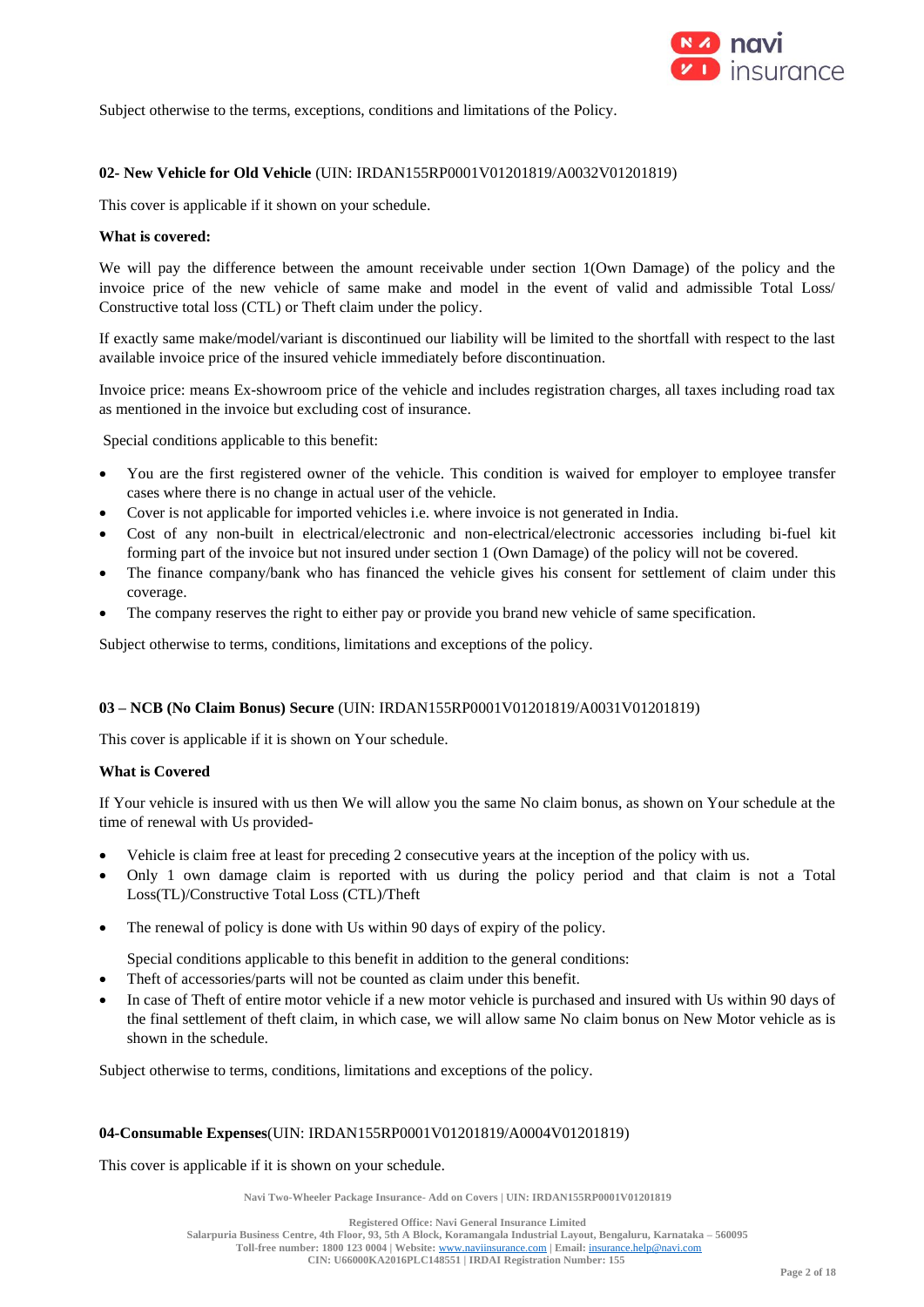

### **What is covered**

We will cover cost of consumables required to be replaced/ replenished arising from an accident to the insured vehicle subject to valid and admissible claim under section I (own damage) of the policy.

Consumable shall include Oil/lubricants, filters, coolant, fasteners, bearings, and items of similar nature excluding fuel.

#### **What is not covered**

- 1. Any consumable not associated with admissible Own Damage claim under section I (Own Damage) of the policy.
- 2. Any consumables that are related to wear and tear and not directly related to claim.

#### **05 - Engine Protector** (UIN: IRDAN155RP0001V01201819/A0033V01201819)

This cover is applicable if it is shown on your schedule.

#### **What is covered:**

We will pay You repair and replacement expenses for loss or damage to internal parts of the Engine, Gear box or Transmission including lubricating oils/consumables\* used in the respective assembly provided loss or damage is due to ingress of water in the engine or due to leakage of lubricating oil and/or coolant from Engine/respective assembly caused by accidental external impact.

\*Consumable means material, which is used up and needs continuous replenishment such as engine oil, gear box oil etc. but excluding fuel.

#### **What is not covered:**

- 1) Any consequential loss, wear and tear, mechanical & electrical failure and parts falling under warranty.
- 2) Loss or damage due to corrosion of engine or parts thereof due to delay in intimation.
- 3) Depreciation unless Depreciation Reimbursement cover is opted by You.

Special Condition: Claim under this cover will be admissible only if

- 1. In case of water damage, there is evidence of vehicle being submerged or stopped in a water-logged area.
- 2. Vehicle is transported/towed to garage within 2 (Two) days of water receding from the water-logged area.
- 3. You have taken all reasonable steps, safeguards and precautions to avoid any loss or damage and prevent aggravation of loss once the loss or damage to the vehicle is sustained and noticed by You.
- 4. Vehicle is repaired in company's authorised garage.

Subject otherwise to terms, conditions, limitations and exceptions of the policy.

#### **06** - **Accidental Hospitalisation** (UIN: IRDAN155RP0001V01201819/A0037V01201819)

This cover is applicable if it is shown on Your schedule.

#### **What is covered:**

We will pay for medical expenses incurred by You/Driver/Pillion Rider for IPD/OPD treatment of bodily injury sustained by You/Driver/Pillion Rider, caused by an accident to the insured vehicle leading to treatment in a Hospital/Nursing Home provided own damage claim is valid and admissible under section I (Own Damage) of the policy. Ambulance charges incurred by you for hiring an Ambulance for shifting from the site of the accident to the Hospital/Nursing Home is also covered. We will pay upto the sum insured mentioned in the schedule during the policy period.

**Navi Two-Wheeler Package Insurance- Add on Covers | UIN: IRDAN155RP0001V01201819** You or someone claiming on Your behalf shall provide Us with all documentation, medical records and information that We may request to establish the circumstances of the claim, its quantum or Our liability for the claim within 15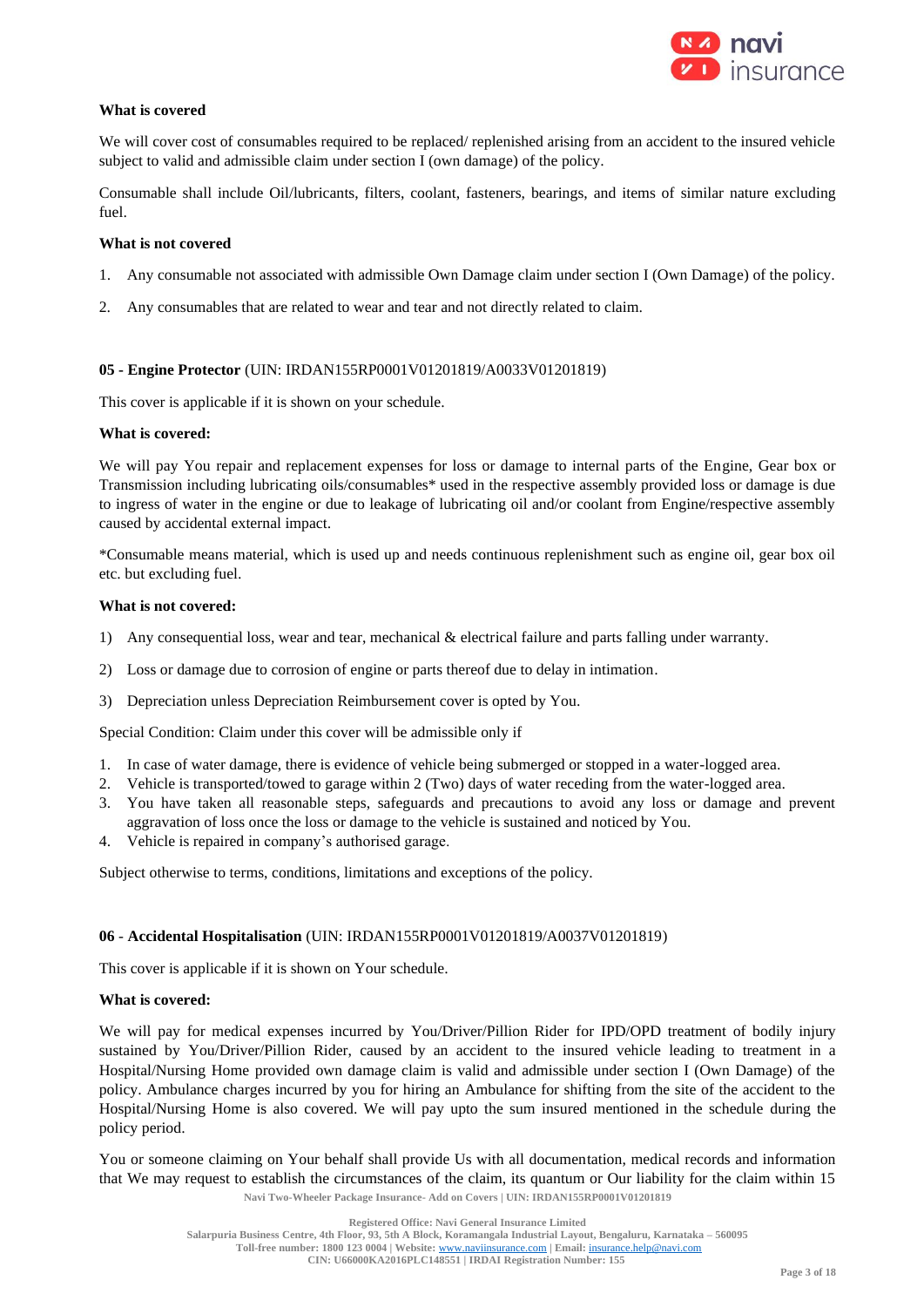

days of notice of claim to us. Failure to furnish such evidence within the time required shall not invalidate nor reduce any claim if You can satisfy us that it was not reasonably possible for You to give proof within such time. The Company may accept claims where documents have been provided after a delayed interval only in special circumstances and for the reasons beyond the control of the insured.

## **What is not Covered**:

- Any expenses related to a sickness, disease or medical disorder not directly consequential to the accident.
- Any expenses towards psychosomatic disorders of any kind, whether caused or accentuated by accident or otherwise.
- Any expenses, if the treatment is started after 10 days from the date of Accident unless verified and certified by the medical practitioner.
- Amount more than the sum-insured mentioned in the schedule during the policy period.
- Any expense arising or resulting from or traceable to intentional self-injury, suicide or attempted suicide,.
- Any expense of person driving the vehicle arising or resulting from or traceable to an accident happening whilst such person is under the influence of intoxicating liquor or drugs.
- Any expense not supported by an original and valid bill / receipt and related prescription of the attending Medical Practitioner.

Subject otherwise to the terms exceptions condition & limitations of the policy**.**

# **07- Hospi Cash** (UIN: IRDAN155RP0001V01201819/A0038V01201819)

This cover is applicable if it is shown on Your schedule.

### **What is Covered:**

In the event of You/Driver/Pillion Rider suffer from an accidental injury involving the insured vehicle leading to hospitalization as an inpatient, we will pay the amount as mentioned in the schedule per person for each day of Hospitalisation for a maximum period of 5 days from the date of hospitalization provided own damage claim is valid and admissible under section I (Own Damage) of the policy and duration of hospitalization exceeds 3 days. (Example: If you have been hospitalised for 5 days or more then you will get this benefit for 5 days but in case, you are hospitalised for 3 days or less then you will not get this benefit at all.

Our liability to pay will be limited to persons as per registered seating capacity of the insured vehicle.

Subject otherwise to terms, conditions, limitations and exceptions of the policy.

### **08**- **Enhanced Owner Personal Accident** (UIN: IRDAN155RP0001V01201819/A0035V01201819)

This cover is applicable if it is shown on Your schedule.

### **What is covered:**

We will pay compensation for defined bodily injury on the scale provided below sustained by You in direct connection with the vehicle insured or whilst mounting and dismounting from or driving or travelling in the insured vehicle and caused by violent, accidental, external and visible means which independently of any other cause shall within six calendar months of the occurrence of such injury result in: -

| <b>Details of Injury</b>                                                                                                                                      | <b>Scale of Compensation</b> |  |
|---------------------------------------------------------------------------------------------------------------------------------------------------------------|------------------------------|--|
| i) Death                                                                                                                                                      | 100%                         |  |
| ii) Loss of two limbs or sight of two eyes or one limb and sight of one eye                                                                                   | 100%                         |  |
| iii) Loss of one limb or sight of one eve                                                                                                                     | 50%                          |  |
| iv) Permanent Total Disablement from injuries other than named above 100%<br>Navi Two-Wheeler Package Insurance- Add on Covers   UIN: IRDAN155RP0001V01201819 |                              |  |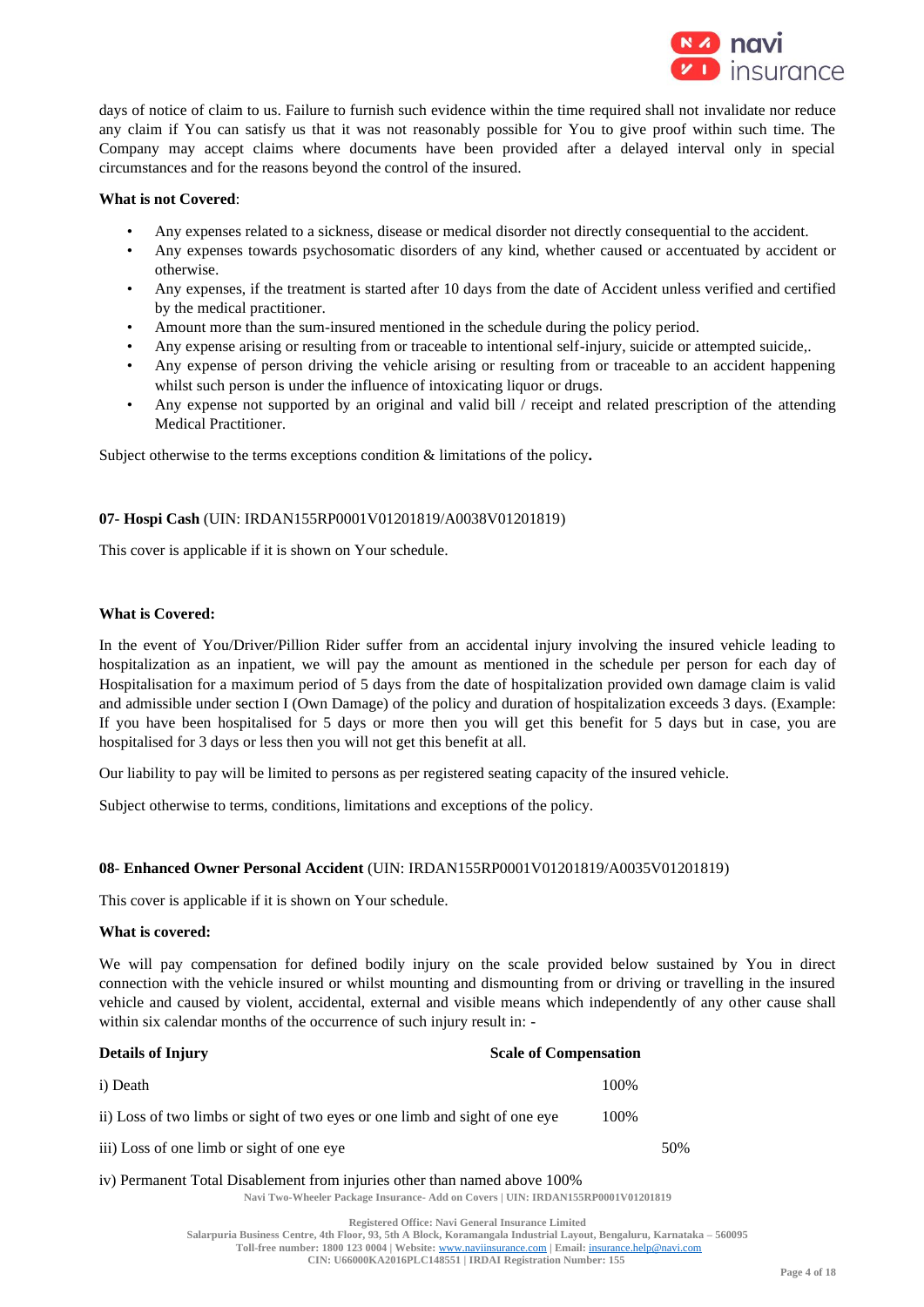

### Provided always that

- We shall pay under only one of the items (i) to (iv) above in respect of any such person, arising out of any one occurrence in addition to maximum limit of liability covered under Section III of the policy and total liability of the insurer shall not in the aggregate exceed the amount stated in the schedule during any one policy Period.
- You are the registered owner of the insured vehicle and named in the policy as insured.
- such compensation shall be payable directly to You or Your legal representatives whose receipt shall be the full discharge in respect of the injury to You.
- in case You were driving the vehicle, you must hold an effective driving license, in accordance with the provisions of Rule 3 of the Central Vehicles Rules, 1989, at the time of the accident.
- not more than persons/passengers specified in the registration certificate were in the vehicle at the time of occurrence of such injury.
- Written notice of claim must be given by You to Us within 7 days after an actual or potential loss begins or as soon as reasonably possible and in any event not later than 30 days after actual or potential loss begins.
- In case of damage to the vehicle arising out of the same accident claim under section 1 (Own Damage) of the policy must be valid and admissible.
- You or someone claiming on Your behalf shall provide Us with all documentation, medical records and information that We may request to establish the circumstances of the claim, its quantum or Our liability for the claim within 15 days of notice of claim to us. Failure to furnish such evidence within the time required shall not invalidate nor reduce any claim if You can satisfy us that it was not reasonably possible for You to give proof within such time. The Company may accept claims where documents have been provided after a delayed interval only in special circumstances and for the reasons beyond the control of the insured.

#### **Documentation**:

- Duly Completed and signed Claim Form
- Attested copy of Death Certificate in case of death.
- Medical report from attending specialist doctor including Death Summary in case of hospitalization.
- Attested copy of disability certificate from the specialist treating doctor stating percentage of disability.
- Attested copy of FIR / Panchanama / Inquest Panchanama.
- Complete medical records/reports including investigation /Lab reports (X-Ray, MRI etc.) in case of disability claim.
- Attested copy of Post Mortem Report (only if conducted).
- Any other document(s) as requested by Claims Department which is/are relevant to the coverage under the policy.
- If claim amount> 1 Lakh, KYC Documents such as Pan Card Copy, Address Proof, one Passport color photo of claimant.
- We, at Our own expense, shall have the right and opportunity of Your medical examination through Our appointed agents whose details will be notified to You when and as often as We may reasonably require during the pendency of a claim hereunder, and also the right and opportunity to arrange for a post mortem examination report, if conducted, on Your body as permitted by law. Your or Your estate's compliance with the need for such examination is a condition precedent to establishing liability under the Policy.

### **What is not covered:**

We shall not pay any compensation in respect of death or bodily injury directly or indirectly wholly or in part arising or resulting from or traceable to

- a) intentional self-injury suicide or attempted suicide physical defect or infirmity or
- b) owner driver driving the vehicle is under the influence of intoxicating liquor or drugs.

Subject otherwise to the terms exceptions condition & limitations of the policy.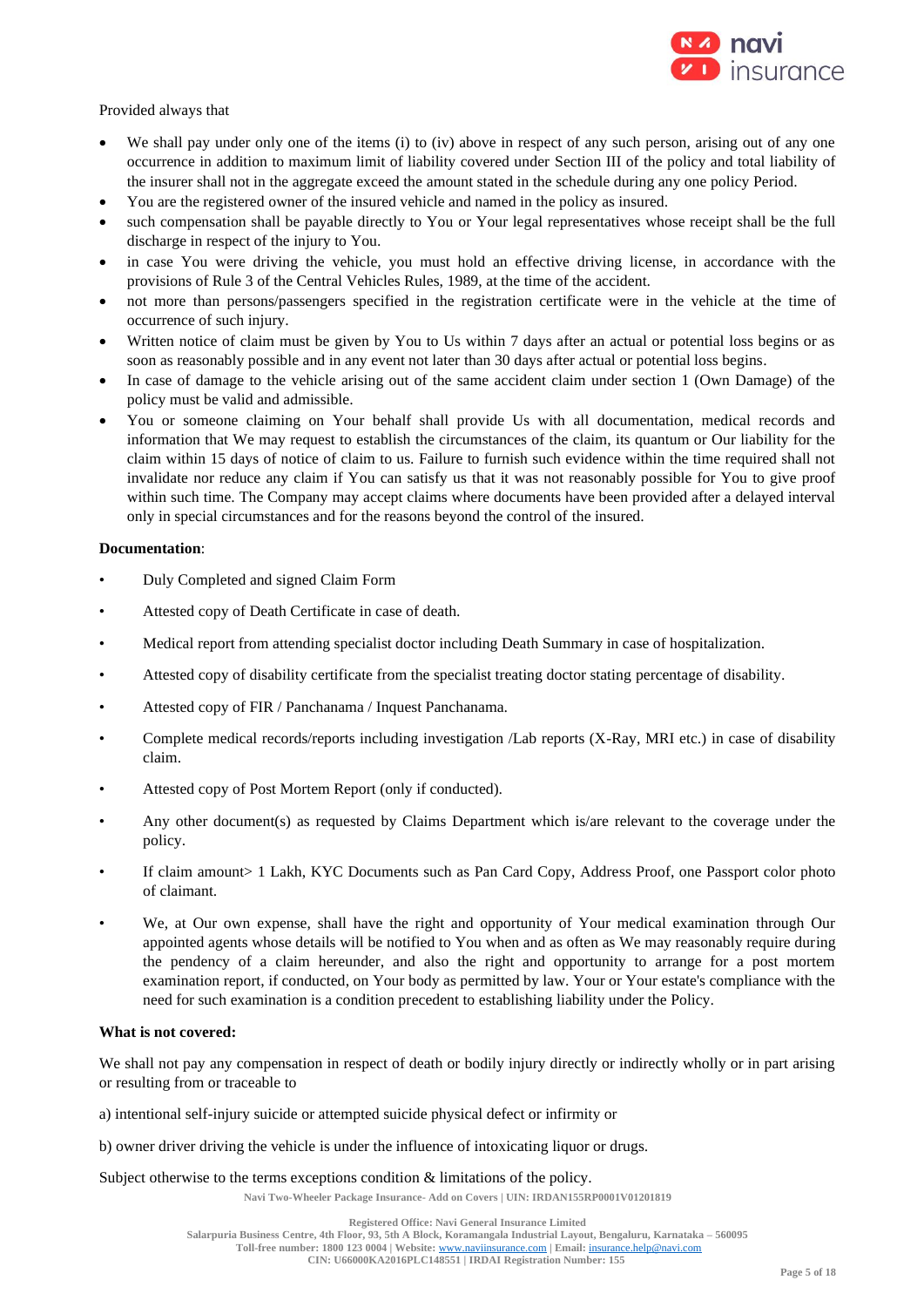

# **09 - Enhanced Pillion Rider Personal Accident**

(UIN: IRDAN155RP0001V01201819/A0036V01201819)

The cover is applicable only if its shown in your schedule.

**Navi Two-Wheeler Package Insurance- Add on Covers | UIN: IRDAN155RP0001V01201819**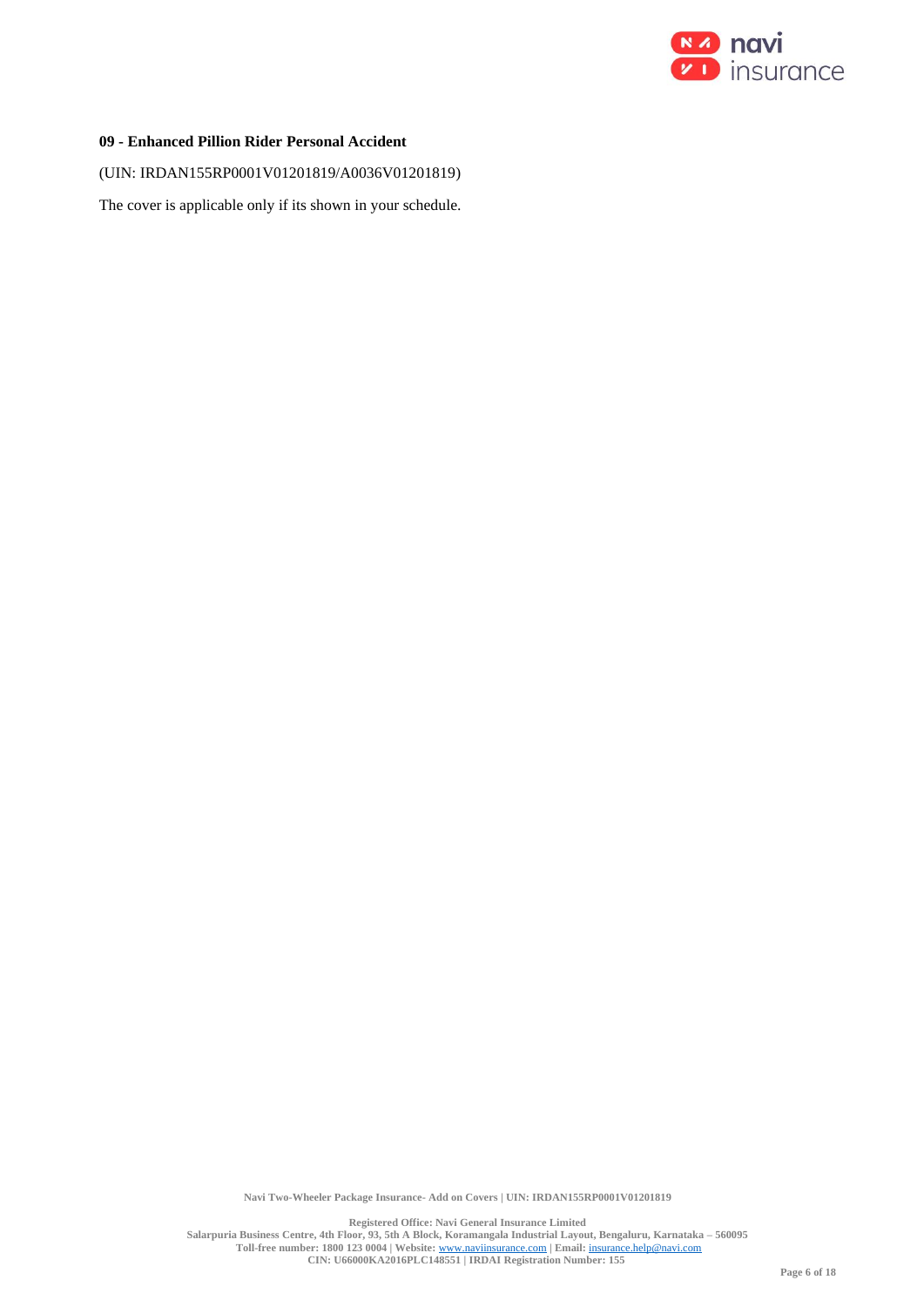

## **What is covered:**

We will pay compensation for defined bodily injury on the scale provided below sustained by any unnamed pillion rider in direct connection with the vehicle insured or whilst mounting into/onto and/or dismounting from or travelling in the insured vehicle and caused by violent, accidental external and visible means which independently of any other cause shall within three calendar months of the occurrence of such injury result in: -

| <b>Scale of Compensation</b><br><b>Details of Injury</b>                    |  |      |     |
|-----------------------------------------------------------------------------|--|------|-----|
| i) Death                                                                    |  | 100% |     |
| ii) Loss of two limbs or sight of two eyes or one limb and sight of one eye |  | 100% |     |
| iii) Loss of one limb or sight of one eye                                   |  |      | 50% |
| iv) Permanent Total Disablement from injuries other than named above 100%   |  |      |     |

Provided always that

- We shall pay under only one of the items (i) to (iv) above in respect of any such person arising out of any one occurrence and total liability of the insurer shall not in the aggregate exceed the amount stated in the schedule during the Policy Period.
- The compensation is limited to person/s riding the vehicle as pillion rider up to the seating capacity mentioned in Registration Certificate.
- Such compensation shall be payable only with the approval of the insured named in the policy and directly to the injured person or his/her legal representative(s) whose receipt shall be the full discharge in respect of the injury of such person.
- Not more than persons registered to travel in the vehicle were in the vehicle at the time of occurrence of such injury.
- Written notice of claim must be given by You to Us within 7 days after an actual or potential loss begins or as soon as reasonably possible and in any event not later than 30 days after actual or potential loss begins.
- In case of damage to the vehicle arising out of the same accident claim under section 1 (Own Damage) of the policy must be valid and admissible.
- You/Pillion Rider or someone claiming on Your/their behalf shall provide Us with all documentation, medical records and information that We may request to establish the circumstances of the claim, its quantum or Our liability for the claim within 15 days of notice of claim to us. Failure to furnish such evidence within the time required shall not invalidate nor reduce any claim if You can satisfy us that it was not reasonably possible for You to give proof within such time. The Company may accept claims where documents have been provided after a delayed interval only in special circumstances and for the reasons beyond the control of the insured.

#### **Documentation**:

- Duly Completed and signed Claim Form
- Attested copy of Death Certificate in case of death.
- Medical report from attending specialist doctor including Death Summary in case of hospitalization.
- Attested copy of disability certificate from the specialist treating doctor stating percentage of disability.
- Attested copy of FIR / Panchanama / Inquest Panchanama.
- Complete medical records/reports including investigation /Lab reports (X-Ray, MRI etc.) in case of disability claim.
- Attested copy of Post Mortem Report (only if conducted).
- Any other document(s) as requested by Claims Department which is/are relevant to the coverage under the policy.

**Navi Two-Wheeler Package Insurance- Add on Covers | UIN: IRDAN155RP0001V01201819**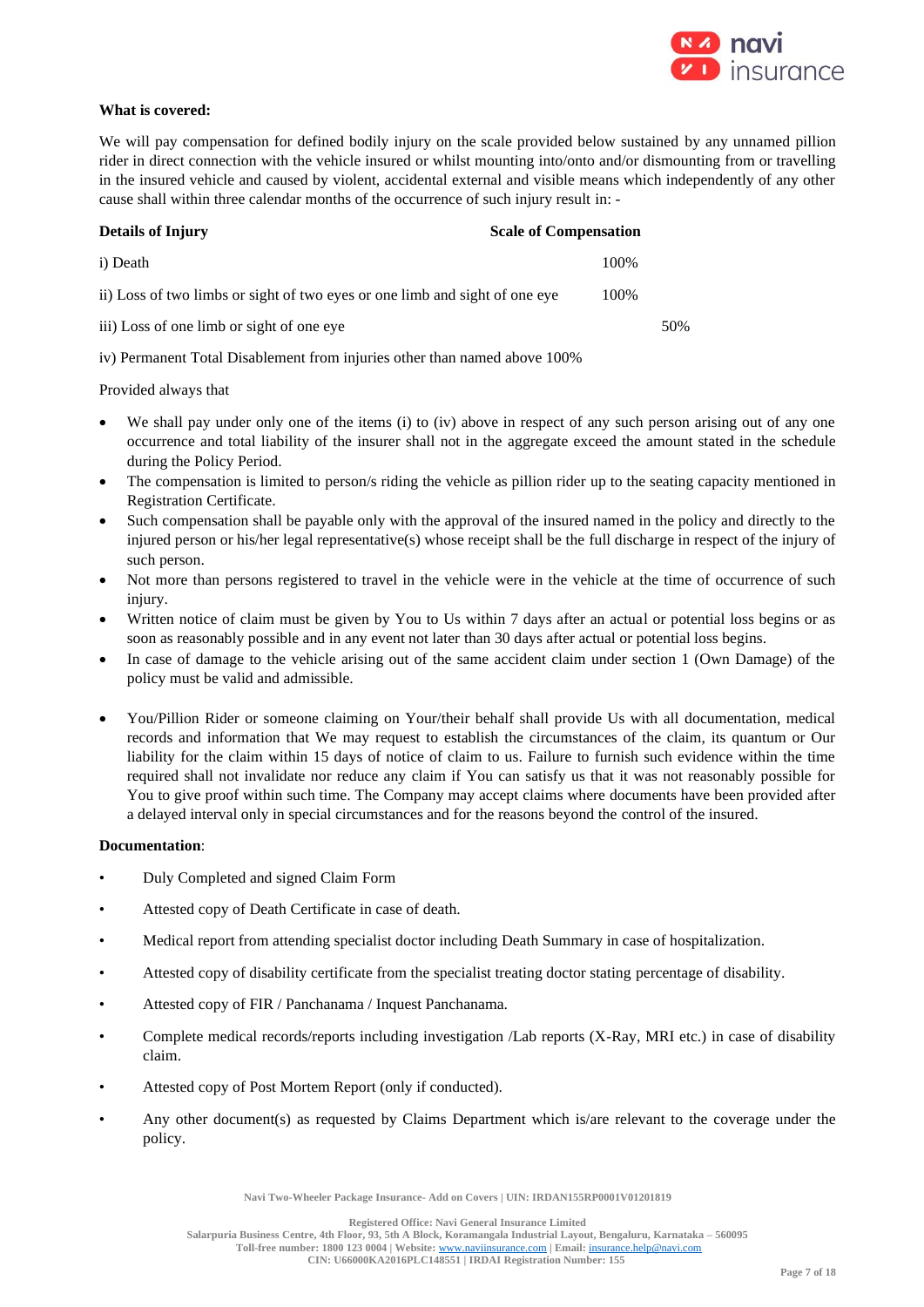

- If claim amount> 1 Lakh, KYC Documents such as Pan Card Copy, Address Proof, one Passport color photo of claimant.
- We, at Our own expense, shall have the right and opportunity of pillion medical examination through Our appointed agents whose details will be notified when and as often as We may reasonably require during the pendency of a claim hereunder, and also the right and opportunity to arrange for a post mortem examination report, if conducted, on pillion's body as permitted by law. Pillion or Pillion estate's compliance with the need for such examination is a condition precedent to establishing liability under the Policy.

#### **What is not covered:**

We shall not pay any compensation in respect of death or bodily injury directly or indirectly wholly or in part arising or resulting from traceable to

- a) Intentional self-injury suicide or attempted suicide physical defect or infirmity or
- b) An accident happening whilst driver/pillion is under the influence of intoxicating liquor or drugs.

Subject otherwise to the terms exceptions condition & limitations of the policy.

#### **10. EMI Protector** (UIN: IRDAN155RP0001V01201819/A0040V01201819)

The cover is applicable only if its shown in your schedule.

If Your insured vehicle has been financed by any financial institution and You were driving or travelling in the insured vehicle**,** We will pay upto 3(three) Equated Monthly Installment (EMI) in the event insured vehicle meets with an accident during the policy period caused by violent, accidental, external and visible means and You sustain injury which independently of any other cause results in Your Hospitalisation for more than 07 days.

#### **Condition**:

- 1. We will pay subject to claim in respect of damage to the vehicle being admissible under section I (Own Damage) of the policy.
- 2. We will pay not exceeding the outstanding loan or sum insured shown in the policy schedule.
- 3. This would be a onetime payment at the end of the continuous period of hospitalisation for which claim has been made and is admissible under the policy. We will be liable to pay total EMI's as per the following table.

| 08 <sup>th</sup> Day of Hospitalisation | $1st$ EMI  |
|-----------------------------------------|------------|
| After 1 month of Hospitalisation        | $2nd$ EMI  |
| After 2 months of Hospitalisation       | $3rd$ EMI. |

- 4. You are paying the EMI on a Regular basis i.e. the payment of EMI to the Bank/Financial Institution from whom the loan has been availed without any defaults and/or any penalties and/or interest and /or miscellaneous charges. We will not pay any penalties and/or interest and /or miscellaneous charges levied by Bank/Financial institution for any default in payment.
- 5. You will submit Sanction letter and Repayment Track Record or Bank account statement or Loan Account Statement reflecting EMI.

**EMI** means and includes the amount of monthly payment required to repay the principal amount of Loan and Interest by the Insured Person as mentioned in the amortization chart in the loan agreement (or any amendments thereto) between the Financial Institution and the Insured prior to the date of occurrence of the Insured Event under this Policy. For avoidance of doubt, it is clarified that any monthly payments that are overdue and unpaid by the Insured prior to the occurrence of the Insured Event will not be considered for the purpose of this Policy and shall be deemed as paid by the Insured.

#### **11**- **Outstanding Loan Protector** (UIN: IRDAN155RP0001V01201819/A0005V01201819)

This cover is applicable if it is shown on your schedule.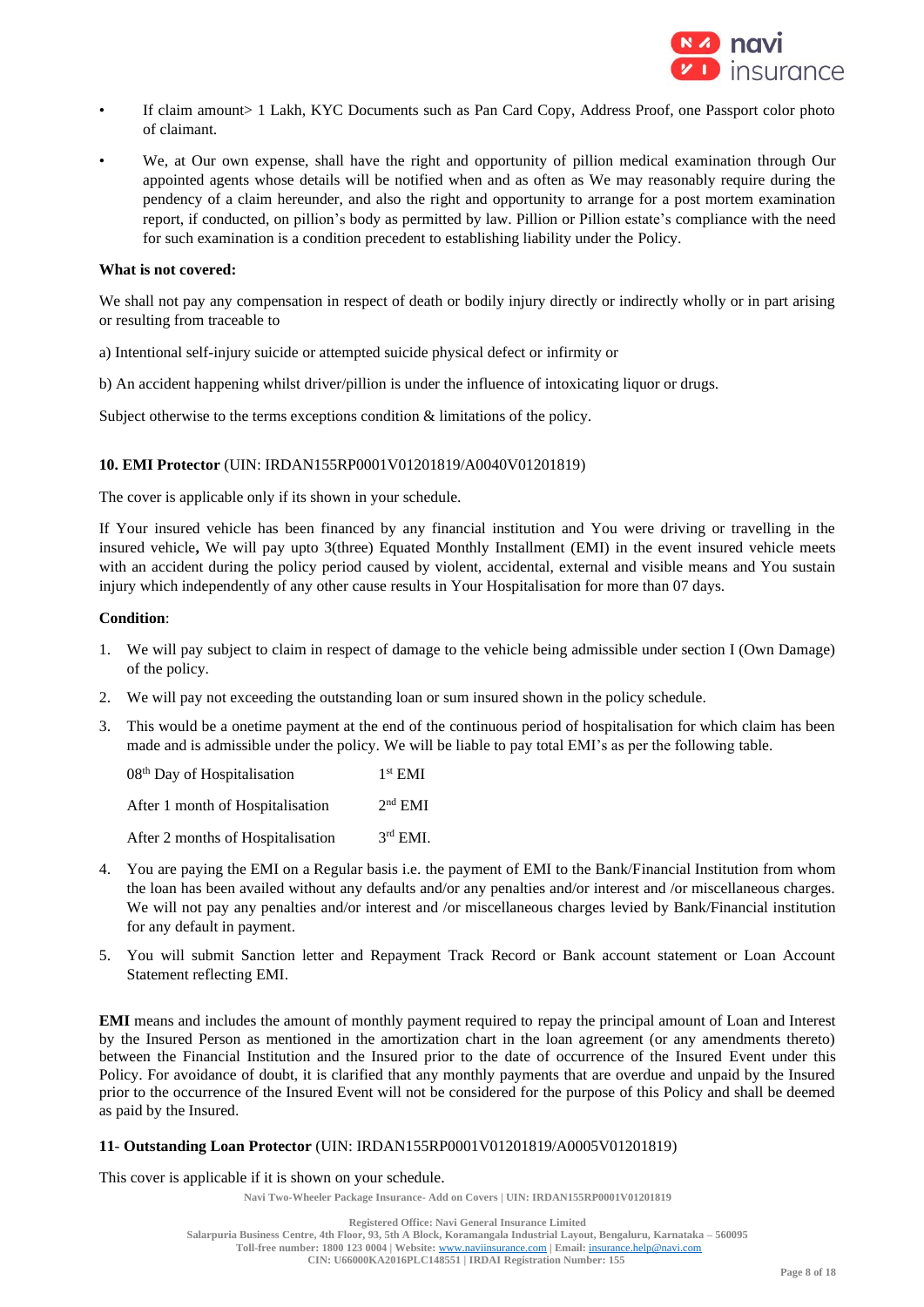

### **Scope of Cover**

We will pay outstanding loan amount to financer, as mentioned in registration certificate, in the event insured vehicle meets with an accident during the policy period caused by violent, accidental, external and visible means and You sustain injury which independently of any other cause shall within six calendar months of the occurrence of such injury results in Your

- 1. Death
- 2. Loss of two limbs or sight of two eyes or one limb and sight of one eye
- 3. Permanent Total Disablement from injuries other than named above

Permanent Total disability means You are unable to engage in each and every occupation or employment You own for compensation or profit for which You are reasonably qualified by education, training or experience for the rest of your life.

#### **Condition:**

- 1. Own damage claim for the same incident is admissible under section 1 of the policy.
- 2. Insured should be first owner of the vehicle.
- 3. In case of Total Loss, we will pay to the financier only if loan remains outstanding after payment of admissible claim amount under section I (Own Damage) of the policy.
- 4. You are paying the EMI on a Regular basis i.e. the payment of EMI to the Bank/Financial Institution from whom the loan has been availed without any defaults and/or any penalties and/or interest and /or miscellaneous charges. We will not pay any penalties and/or interest and /or miscellaneous charges levied by Bank/Financial institution for any default in payment.
- 5. We will pay not exceeding the outstanding loan or sum insured shown in the policy schedule.

#### **Definition:**

Outstanding Loan for claim payment shall mean the amount outstanding (without any penalties/interest/miscellaneous charges) as on the date of occurrence of covered contingencies (under scope of cover).

### **12. Road Side Assistance** (UIN: IRDAN155RP0001V01201819/A0034V01201819)

This cover is applicable if it is shown on Your schedule. We will provide you the following emergency assistance services during the Policy Period through our network garages or service providers, provided that the services will be provided on best effort basis in an area where we have our presence through our network garages or through the network of our service providers.

We shall be liable for only up to four assistance services claim during the Policy Period.

Following are the services that are offered:

### **1. Repair and Towing Assistance Service for Flat Tyre**

In the event insured Vehicle is immobilized due to a flat tyre, you will get the assistance of a vehicle technician to replace the flat tyre with the spare Stepney tyre of the Vehicle at the location of breakdown. In case the spare tyre is not available in the insured Vehicle, the flat tyre will be taken to the nearest flat tyre repair shop for repairs & reattached to the Vehicle. All incidental charges for transporting the tyre to the repair shop and its repair cost shall be borne by you.

#### **2. Repair on the spot**

In the event insured Vehicle breaks down due to a minor mechanical / electrical fault making it immobile and immediate repair on the spot is deemed possible, you will get the assistance of a vehicle technician for repairing the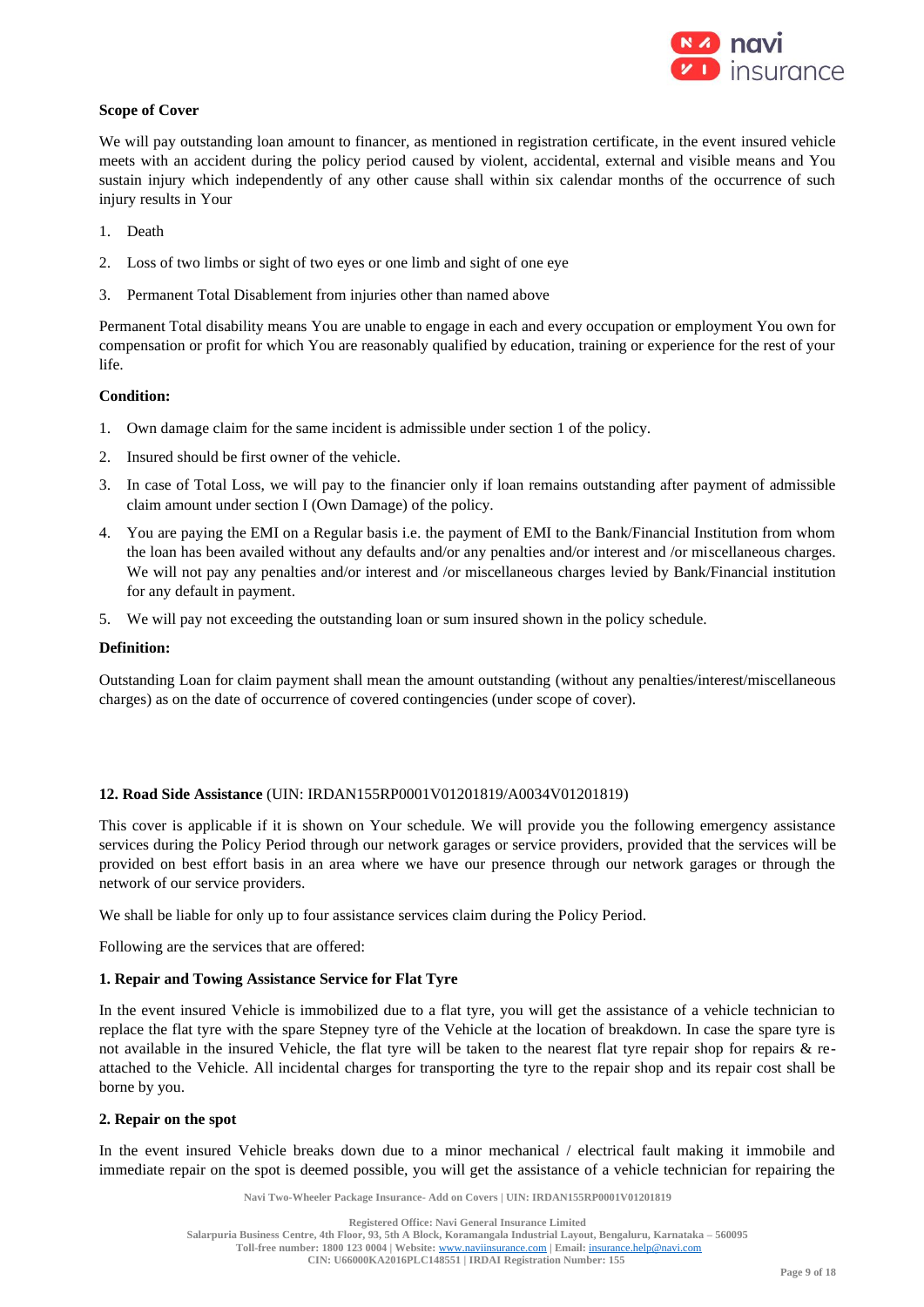

breakdown at the location of breakdown. Cost of Material & Spare Parts, if required, to repair the vehicle on the spot and any other incidental conveyance to obtain such material & spare parts will be borne by you.

## **3. Fuel Support (Emergency Fuel Delivery)**

In the event insured Vehicle runs out of fuel and hence is immobilized, you will get the assistance of emergency fuel (up to 5 litres on a chargeable basis) at the location of breakdown.

## **4. Spare Key Retrieval / Service for Keys Locked Inside**

If the keys of the insured vehicle are broken, lost or misplaced, and in case you need and request to arrange for another set from your place of residence the same will be arranged after receiving the requisite authorizations from you with regards to the person designated to hand over the same to you provided the distance between the two locations are less than 50 kms. You may be requested to submit an identity proof at the time of delivery of the keys. However, if the distance between the two locations (residence & place where the keys are required) are more than 50 kms the keys will be sent by courier. Alternatively, in case the keys are lost the vehicle shall be towed to a nearest safe place.

### **5. Emergency Towing Assistance**

### a) In case of Break-down:

In the event insured Vehicle suffers an immobilizing break down due to a mechanical or electrical fault which cannot be repaired on the spot, you will get the assistance in towing the vehicle to the nearest garage, using the best available towing mechanism, within a radius of 100 Kms. from the location of the breakdown. In case the towing distance exceeds the mentioned limit, you will be informed of the expected additional costs, which will need to be paid by you to the vendor at the vendor's actual rates.

### b) In case of an Accident:

In the event insured Vehicle suffers an immobilizing break down due to an accident, you will get the assistance in towing the vehicle to the nearest garage, using the appropriate towing mechanism within a radius of 100 Kms. from the location of the breakdown. In case the towing distance exceeds the mentioned limit, you will be informed of the expected additional costs, which will need to be paid by you to the vendor at the vendor's actual rates.

c) Towing in case of incorrect Fuelling - In the event of the Insured vehicle being immobilized due to incorrect fuelling, you will get assistance in making the arrangement for vehicle to be towed to nearest garage using the appropriate towing mechanism within a radius of 100 km's from the location of breakdown. In case the towing distance exceeds the mentioned limit, you will be informed of the expected additional costs, which will need to be paid by you.

### **6. Breakdown support over phone**

In the event insured vehicle is immobilized due to a breakdown you will be assisted over phone and try to resolve the problem then & there.

### **7. Facilitate finding closet dealer**

In case of specific request received from you about providing the contact details of the nearest dealer the same will be provided to you.

### **8. Customer conference calling:**

For seamless & speedy services, a conference call (wherever required) between the insured, the assistance provider and ourselves will be arranged. You will be kept updated on the progress of intervention.

### **9. Concierge Services:**

### a) SMS Relays/Emergency Message Service

In the event of breakdown or accident to your insured vehicle under our policy your urgent messages will be relayed to a person of your choice.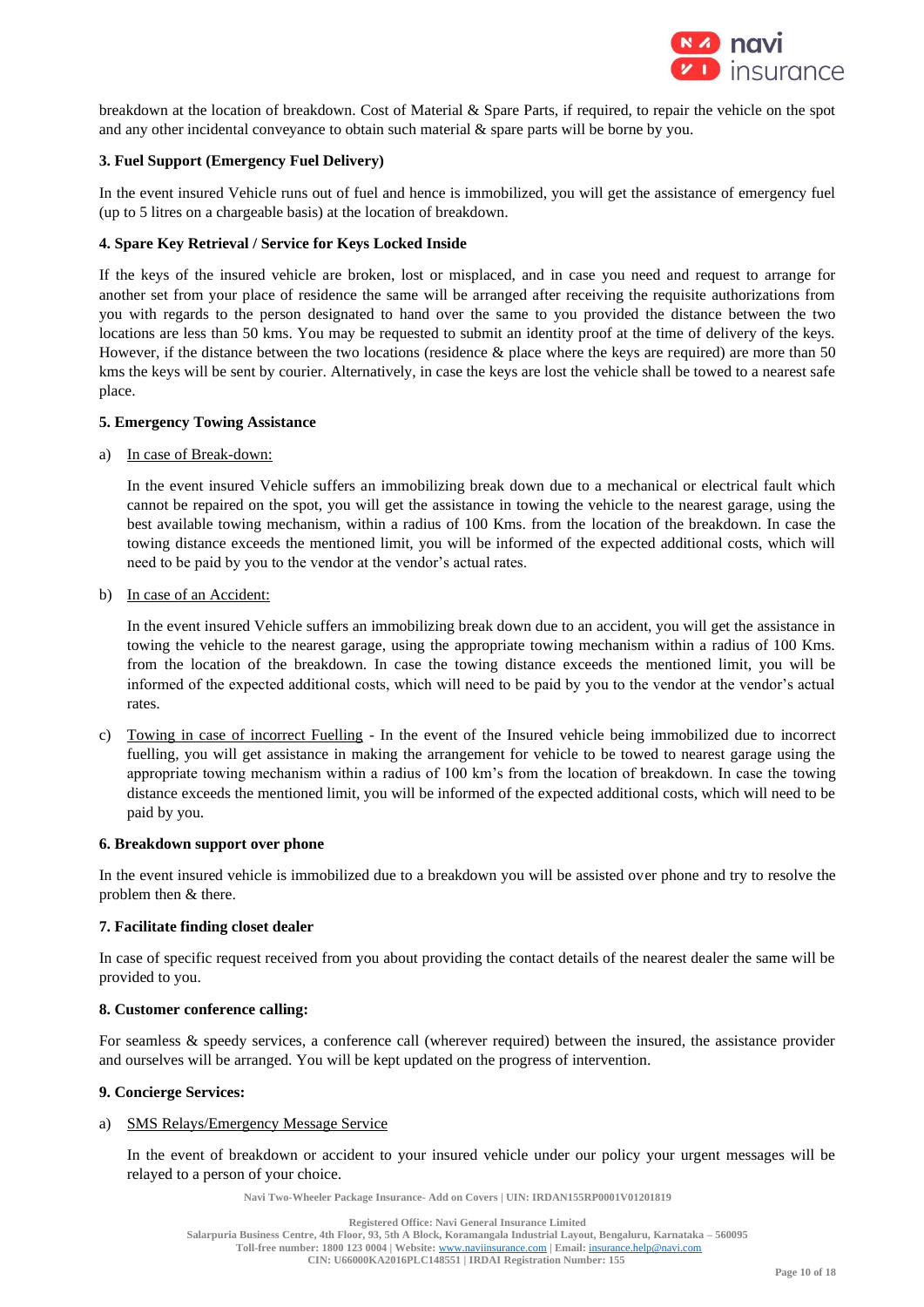

#### b) Continuation / Return Journey (Taxi Support)

In the event the insured vehicle is immobilized, outside the municipal/corporation limits of your home city, and the vehicle cannot be repaired the same day, we shall, make arrangement for a hired car/ taxi on your request. All expenses will be borne by you.

c) Hotel Accommodation:

In the event insured vehicle is immobilized and cannot be repaired the same day, you will get the assistance in organizing for Hotel accommodation near the location of the event. You will have to bear the cost of stay and you will be informed of the amount to be paid in advance directly to the Hotel and we will pay the amount if opted and shown in the policy schedule.

#### d) Ambulance Arrangement:

In the event the insured vehicle is immobilized, outside the Municipal / corporation limits of your home city, you will get assistance and arrangement for an ambulance, if required. You will have to bear the cost related to this service and will be paid directly to vendor.

#### e) Medical Co-ordination:

In case of specific request received from you about providing the contact details of the name, address, telephone number of physician, hospitals, clinic, dentist and dental clinics the same shall be provided. However, the quality of medical services of the referred service providers cannot be guaranteed.

**Important Note:** You will not be required to pay for labour cost and round-trip conveyance costs of the service provider except cost of material/spare parts and conveyance/transportation cost to obtain them if required, to repair the Vehicle and any other cost specifically mentioned in the above services.

We will make our best effort to provide you various services within 3 hours of reporting. Further, If your insured vehicle is immobilized due to breakdown, and is eligible for services, but as a rare chance, you do not get the eligible assistance as mentioned above, you will be reimbursed the costs incurred for towing the insured Vehicle to the nearest garage not exceeding Rs.2000/- per event for towing or Rs.250/- per event for other services. To qualify for reimbursement, you must have called the toll-free number and obtained an authorization, prior to availing external service and must provide necessary documents justifying the event and the actual costs borne.

### **Geographical territory:**

These services are available on National highways, state highways and motorable roads of cities within mainland India.

### **Limitations:**

- 1. The Services will be provided on a best effort basis, subject to regulations in force locally.
- 2. The services would not be provided under following conditions:
- 3. Acts of God (including exceptional adverse weather conditions), earthquake, fire (not caused by the negligence of either party), war (declared or undeclared), invasion, rebellion, revolt, riot (other than among employees of either party), civil commotion, civil war, acts of terrorism, nuclear fission, strike, act(s) of omission/ commission by any concerned, Government(s), or government agencies, judicial or quasi-judicial authorities.
- 4. Loss of or damage to luggage or other personal effects that might occur during the services performance.
- 5. Vehicles should not be used for the purpose of racing, rallying, motor-sports, or in any instance where the Vehicle is not being used /driven in accordance with applicable laws and regulations.
- 6. Not covered events: Any service not-covered here, if provided shall be at your own expense.
- 7. Load carried in the vehicle such as boats, motor vehicles, gliders, or animals (horses, cattle...), merchandise, perishable goods, research and scientific equipment, building equipment, furniture, etc. shall not be transported.

**Navi Two-Wheeler Package Insurance- Add on Covers | UIN: IRDAN155RP0001V01201819**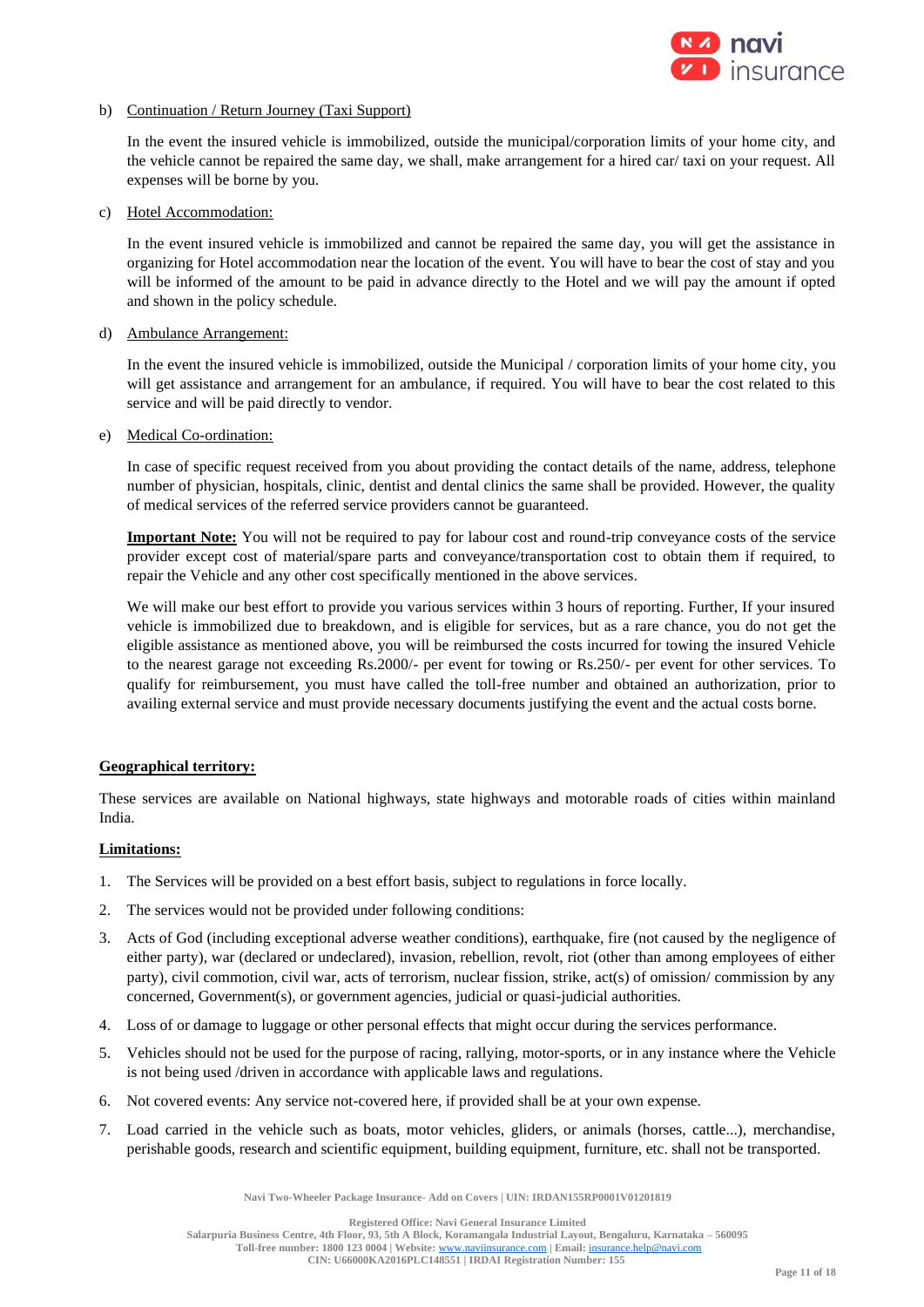

- 8. This Emergency service is available when the Covered Vehicles suffers a breakdown while riding. It is not available for routine repairs/services at user's home or other location.
- 9. We/Vendor will not be accountable, responsible or liable for consequential damages arising out of repair on the spot/ towing or any other road side assistance services.

### **Procedure for Receiving Services:**

#### Entitlement:

In order to entitle the relevant Users to the Services, the insured Vehicle must be immobilised within the Covered geographical territory. A vehicle is considered as immobilised as long as it cannot be driven as a result of a breakdown or an accident. However, the state of being out of use for maintenance or repair purposes is not considered as immobilisation.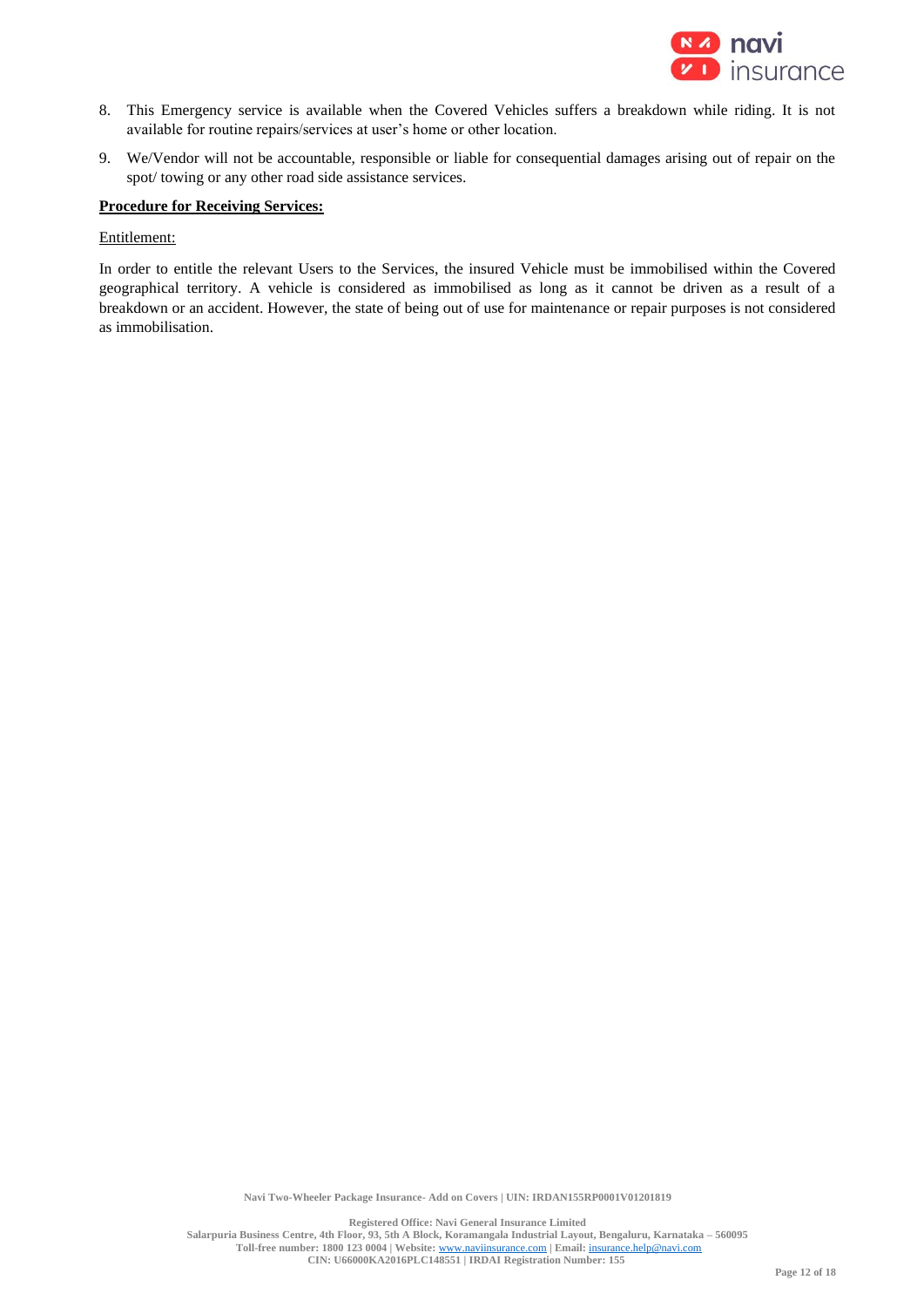

# Procedure:

- Contact us/service provider on Toll Free number mentioned in your policy immediately on any incident.
- Get the prior approval before taking any initiative or incurring any expenses.
- Comply with the solutions recommended.
- Take all reasonable measures to limit and prevent possible consequences of the Breakdown.
- Provide Us your / user beneficiary Information.

## **Claims Procedure (Other than Road Side Assistance):**

We all take precautions to avert accidents however in the event of any unfortunate accident be rest assured of complete assistance from us.

- By calling Toll Free  $18001230004$  OR
- By sending an E Mail to insurance.help@navi.com OR
- For Senior Citizens, we have a special cell and our Senior Citizen Customers can email us at seniorcare@navi.com for priority resolution
- Through Customer Portal on website www.naviinsurance.com OR
- Using Mobile App OR
- Directly walk into branch

Intimation of claim to us, immediately on occurrence, will ensure prompt and effective assistance.

While registering the claim, the following information will help us serve you better:

- Your contact numbers
- Policy number
- Name of insured
- Date and time of loss
- Location of loss
- Nature and approximate extent of loss
- Place and contact details of the person at the loss location

You are advised to shift your vehicle to any of our network garage to avail "cashless" facility. Alternatively, you may shift your vehicle to any garage of your choice to avail claim as "Reimbursement".

Apart from "Claim Form" We will require following documents depending on the nature of loss to process your claim. You may provide the same to enable us to promptly settle your claim.

### **For Accident/Theft Claims**

- Proof of insurance Policy copy
- Copy of Registration Book, Tax Receipt [original for verification & return]
- Copy of Motor Driving License of the person driving the vehicle at the time of accident (original for verification)
- Police Panchanama /FIR (In case of Third Party property damage /Death / Body Injury)
- Estimate for repairs if available
- Repair Bills/Invoices and payment receipts after the job is completed

### **Additional documents for Theft Claims**

- Original Policy document
- Original Registration Book/Certificate and Tax Payment Receipt
- All the sets of keys/Service Booklet/Warranty Card/Original
- Purchase Invoice
- Police Panchanama/ FIR and Final Investigation Report/Non-Traceable Report.
- Acknowledged copy of letter addressed to RTO intimating theft and informing "NON-USE"
- Form 28, 29 and 30 signed by the you and Form 35 signed by the Financer/ transferred RC as applicable
- Letter of Subrogation
- NOC from the Financer if claim is to be paid to you

#### **Documents for Hospitalisation Claims**

**Navi Two-Wheeler Package Insurance- Add on Covers | UIN: IRDAN155RP0001V01201819**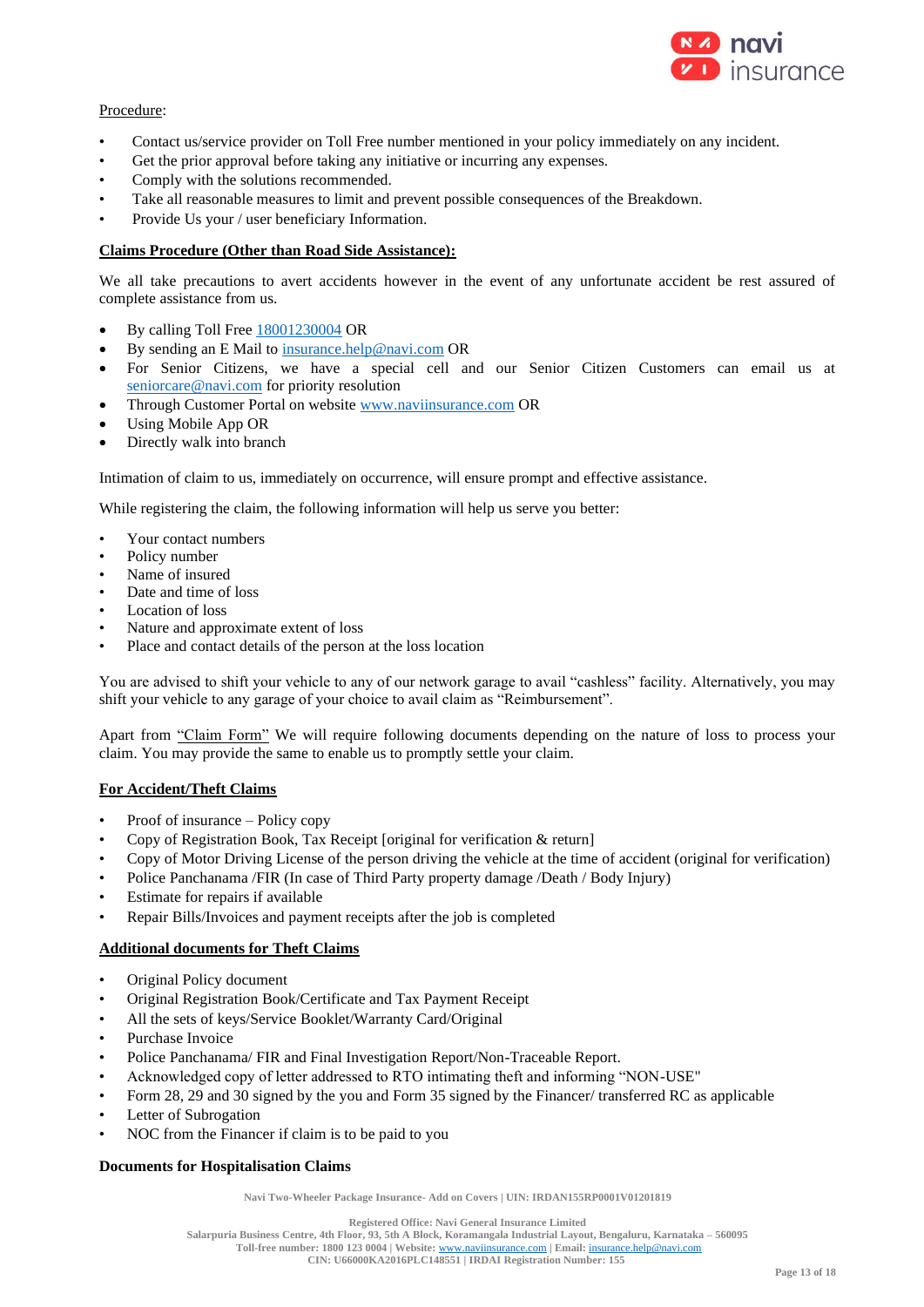

- Claim Form Duly Filled and Signed
- Original Discharge/Death Summary
- Operation Theatre Notes (if any)
- Original *Hospital* Main Bill along with break up Bill and original receipts
- Original investigation reports, X Ray, MRI, CT films, HPE
- Doctors Reference Slips for Investigations/Pharmacy
- Original Pharmacy Bills
- MLC/FIR Report/Post Mortem Report (if applicable and conducted).
- Details of the implants including the sticker indicating the type as well as invoice towards the cost of implant

# **Documents for Personal Accident Claims**

- Policy copy
- Certificate of from government hospital doctor confirming the nature and degree of disability
- Discharge summary of the treating hospital clearly indicating the Hospital Registration No.
- Diagnostic reports
- FIR / Panchanama– (if Notified to Police) Attested or Original
- Final Police Report- (if applicable)
- Death Certificate\*
- Post Mortem report\*
- Legal Heir certificate /nominee certificate\*

### **(Marked with \* are required only in death claims)**

The list of documents furnished herein below is illustrative but not exhaustive. We may request you to provide more documents depending upon the nature of loss and circumstances.

#### **Policy Servicing/Grievances/Complaints:**

At Navi General Insurance Limited, we want your relationship with insurance to be much beyond than what you've experienced yet. To understand, appreciate, and enjoy insurance-we're here for you.

You can connect with us on the following channels:

- a. Call us on our Toll-free 1800-123-0004 for any queriesthat you may have.
- b. E-mail your queries to insurance.help@navi.com
- c. For Senior Citizens, we have a special cell and our Senior Citizen Customers can email us at [seniorcare@navi.com](mailto:seniorcare@cocogeneralinsurance.com) for priority resolution.
- d. Visit our website www.naviinsurance.com.
- e. Please walk-in to any of our branches or partner locations.
- f. You can also dispatch your letters to us at:

**Navi GeneralInsurance Limited**

Corporate Office: Salarpuria Business Centre,

4th B Cross Road, 5th Block,

Koramangala Industrial Layout,

Bengaluru, Karnataka – 560095.

- We request you to please mention your complete details:
- Full Name
- Policy Number / Certificate of Insurance Number
- **Contact Details**

in all your communications, to enable our customer experience expert to connect with you and provide you with quickest possible solution.

We'll ensure to acknowledge your service request within 3 working days and try and resolve it to your satisfaction within 15 working days. That's a promise!

### **Escalation Matrix**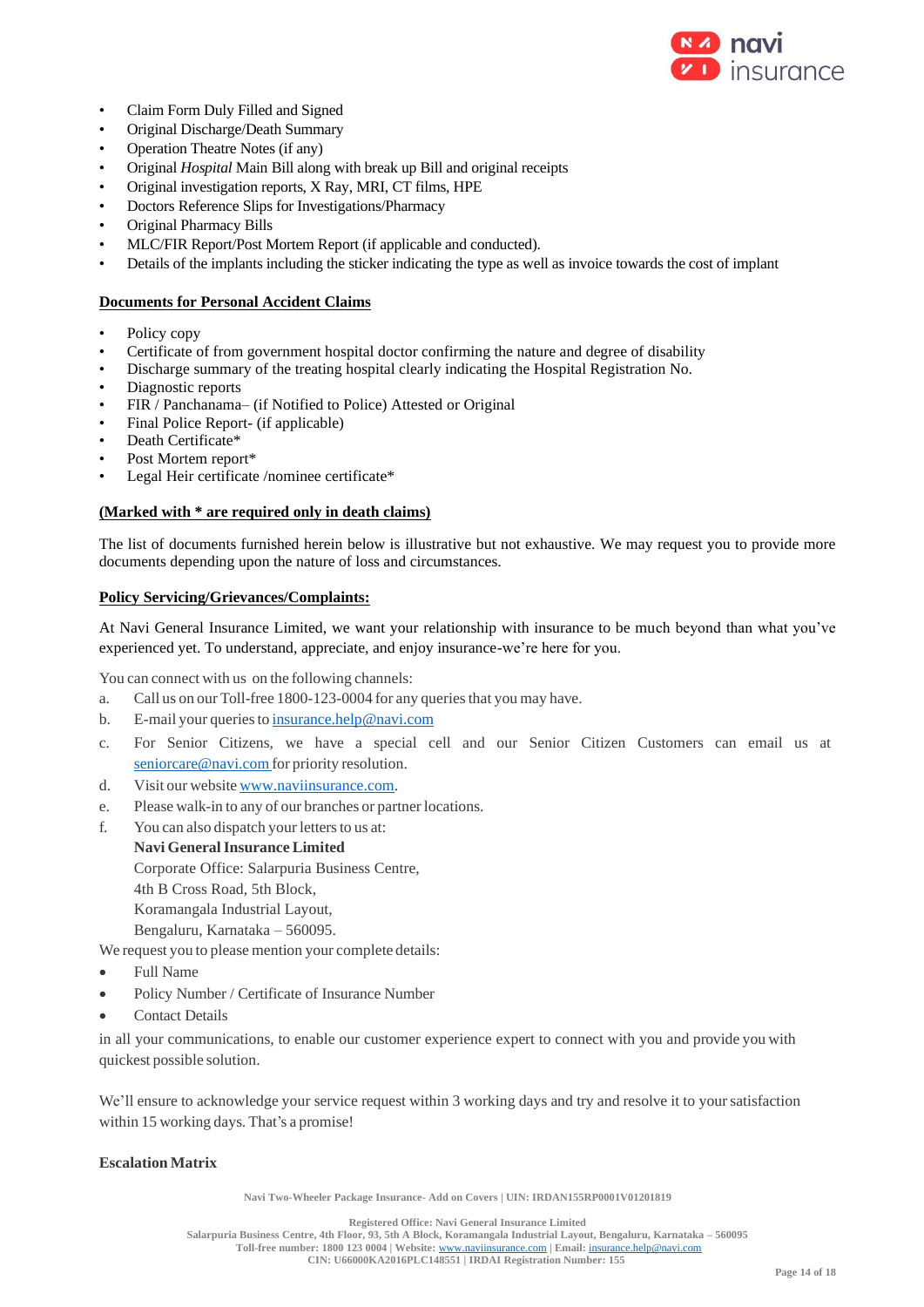

# **Level 1**

While we attempt to give you best-in-class and prompt resolution for any concerns, sometimes it may not be perfect. If you feel that you weren't offered a perfect resolution, please feel free to share your feedback with our Manager Customer Experience team at **Manager.CustomerExperience@navi.com.** 

# **Level 2**

I f you still are not happy about the resolution provided, then you may please write to our Grievance Redressal Officer (GRO) and Head Customer Experience at [Head.CustomerExperience@navi.com.](mailto:Head.CustomerExperience@cocogeneralinsurance.com)

## **Level 3**

If you are not happy with the resolution, you may approach IRDAI by calling on the Toll Free no. 155255 (or) 1800 4254 732. You can also register an online complaint on the website [http://igms.irda.gov.in.](http://igms.irda.gov.in/)

If your concern remains unresolved till one month from the date of registering your complaint, you may please approach the **Insurance Ombudsman** for redressal. To know who your Insurance Ombudsman is, simply refer to the Ombudsman list overleaf.

| S. No.           | <b>Contact Details</b>                                                                                                                                                                                                                                                        | <b>Jurisdiction of Office</b>                                                       |
|------------------|-------------------------------------------------------------------------------------------------------------------------------------------------------------------------------------------------------------------------------------------------------------------------------|-------------------------------------------------------------------------------------|
| 1.               | <b>AHMEDABAD</b><br>Office of the Insurance Ombudsman,<br>Jeevan Prakash Building, 6th Floor,<br>Tilak Marg, Relief Road,<br>Ahmedabad - 380 001.<br>Tel.: 079 - 25501201/02/05/06<br>Email: bimalokpal.ahmedabad@ecoi.co.in                                                  | State of Gujarat and Union Territories of<br>Dadra & Nagar Haveli and Daman and Diu |
| 2.               | <b>BENGALURU</b><br>Office of the Insurance Ombudsman,<br>Jeevan Soudha Building,<br>PID No. 57-27-N-19,<br>Ground Floor, 19/19, 24th Main Road,<br>JP Nagar, 1st Phase,<br>Bengaluru - 560 078.<br>Tel.: 080 - 26652048 / 26652049<br>Email: bimalokpal.bengaluru@ecoi.co.in | Karnataka                                                                           |
| 3.               | <b>BHOPAL</b><br>Office of the Insurance Ombudsman,<br>Janak Vihar Complex, 2nd Floor,<br>6, Malviya Nagar, Opp. Airtel Office,<br>Near New Market, Bhopal - 462 003.<br>Tel.: 0755 - 2769201 / 2769202<br>Fax: 0755 - 2769203<br>Email: bimalokpal.bhopal@ecoi.co.in         | States of Madhya Pradesh and Chattisgarh                                            |
| $\overline{4}$ . | <b>BHUBANESHWAR</b><br>Office of the Insurance Ombudsman,<br>62, Forest Park, Bhubneshwar - 751 009.<br>Tel.: 0674 - 2596461 / 2596455<br>Fax: 0674 - 2596429<br>Email: bimalokpal.bhubaneswar@ecoi.co.in                                                                     | State of Orissa                                                                     |

**Navi Two-Wheeler Package Insurance- Add on Covers | UIN: IRDAN155RP0001V01201819**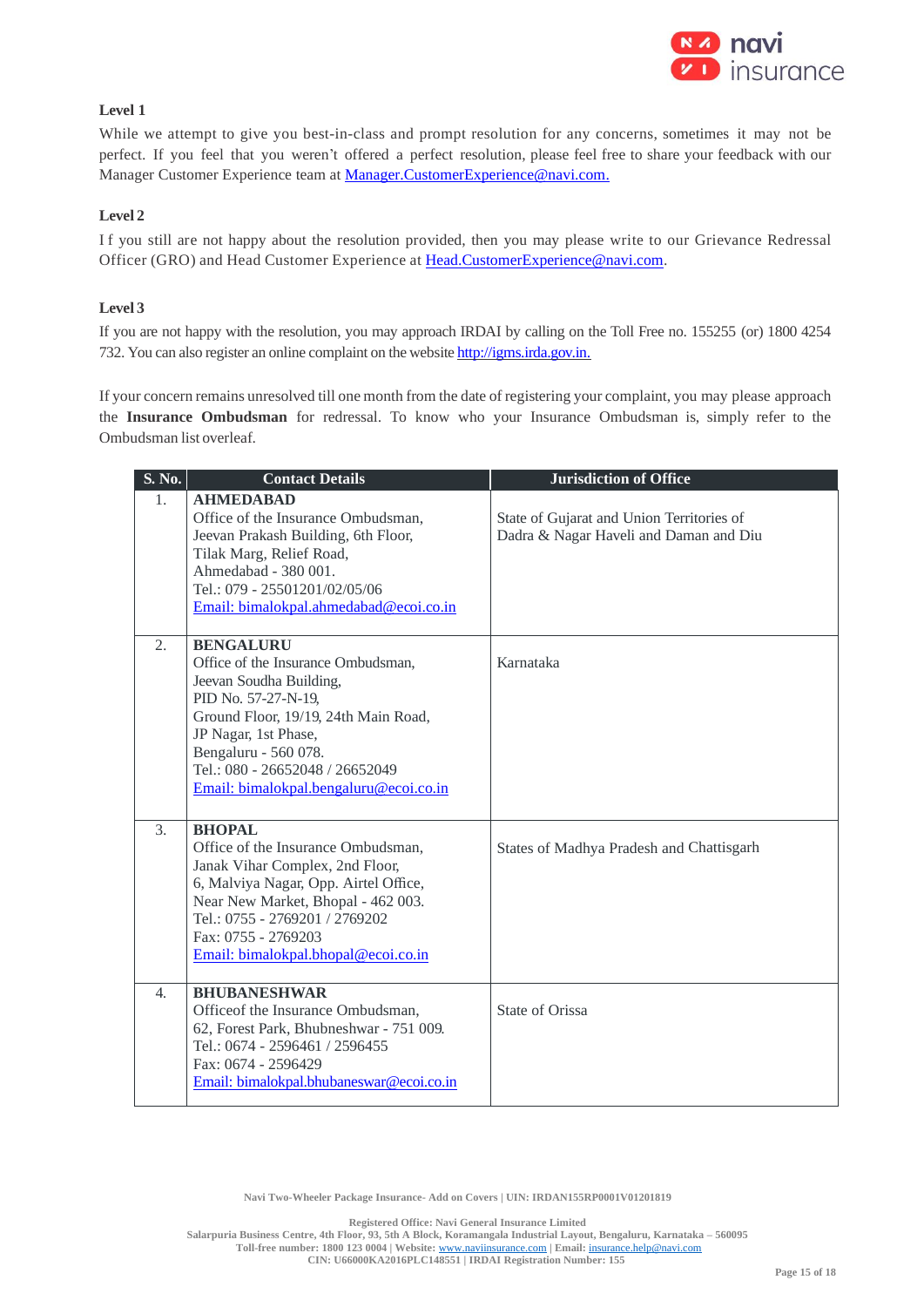

| 5.  | <b>CHANDIGARH</b>                                         |                                                       |
|-----|-----------------------------------------------------------|-------------------------------------------------------|
|     | Office of the Insurance Ombudsman,                        | States of Punjab, Haryana, Himachal Pradesh,          |
|     | S.C.O. No. 101, 102 & 103, 2nd Floor,                     | Jammu & Kashmir and Union territory of                |
|     | Batra Building, Sector 17 - D,                            | Chandigarh                                            |
|     | Chandigarh - 160 017.                                     |                                                       |
|     | Tel.: 0172 - 2706196 / 2706468                            |                                                       |
|     | Fax: 0172 - 2708274                                       |                                                       |
|     | Email: bimalokpal.chandigarh@ecoi.co.in                   |                                                       |
|     |                                                           |                                                       |
| 6.  | <b>CHENNAI</b>                                            |                                                       |
|     | Office of the Insurance Ombudsman,                        | State of Tamil Nadu and Union Territories -           |
|     | Fatima Akhtar Court, 4th Floor, 453,                      | Pondicherry Town and Karaikal (which are part of      |
|     | Anna Salai, Teynampet,                                    | Union Territory of Pondicherry)                       |
|     | Chennai - 600 018.                                        |                                                       |
|     | Tel.: 044 - 24333668 / 24335284                           |                                                       |
|     | Fax: 044 - 24333664                                       |                                                       |
|     | Email: bimalokpal.chennai@ecoi.co.in                      |                                                       |
| 7.  | <b>DELHI</b>                                              |                                                       |
|     | Office of the Insurance Ombudsman,                        | <b>State of Delhi</b>                                 |
|     | 2/2 A, Universal Insurance Building,                      |                                                       |
|     | Asaf Ali Road, New Delhi - 110 002.                       |                                                       |
|     | Tel.: 011 - 23232481 / 23213504                           |                                                       |
|     | Fax: 011 - 23230858                                       |                                                       |
|     | Email: bimalokpal.delhi@ecoi.co.in                        |                                                       |
| 8.  | <b>GUWAHATI</b>                                           |                                                       |
|     | Office of the Insurance Ombudsman,                        | States of Assam, Meghalaya, Manipur, Mizoram,         |
|     | Jeevan Nivesh, 5th Floor,                                 | Arunachal Pradesh, Nagaland and Tripura               |
|     | Nr. Panbazar Over Bridge, S.S. Road,                      |                                                       |
|     | Guwahati - 781001 (ASSAM).                                |                                                       |
|     | Tel.: 0361 - 2132204 / 2132205                            |                                                       |
|     | Fax: 0361 - 2732937                                       |                                                       |
|     | Email: bimalokpal.guwahati@ecoi.co.in                     |                                                       |
| 9.  | <b>HYDERABAD</b>                                          |                                                       |
|     | Office of the Insurance Ombudsman,                        | States of Andhra Pradesh, Telangana and Union         |
|     | 6-2-46, 1st floor, "Moin Court",                          | Territory of Yanam - a part of the Union Territory of |
|     | Lane Opp. Saleem Function Palace,                         | Pondicherry                                           |
|     | A. C. Guards, Lakdi-Ka-Pool,                              |                                                       |
|     | Hyderabad - 500 004.                                      |                                                       |
|     | Tel.: 040 - 65504123 / 23312122                           |                                                       |
|     | Fax: 040 - 23376599                                       |                                                       |
|     | Email: bimalokpal.hyderabad@ecoi.co.in                    |                                                       |
| 10. | <b>JAIPUR</b>                                             |                                                       |
|     | Office of the Insurance Ombudsman,                        | State of Rajasthan                                    |
|     | Jeevan Nidhi - II Bldg., Gr. Floor,                       |                                                       |
|     | Bhawani Singh Marg, Jaipur - 302 005.                     |                                                       |
|     | Tel.: 0141 - 2740363                                      |                                                       |
|     | Email: bimalokpal.jaipur@ecoi.co.in                       |                                                       |
|     |                                                           |                                                       |
| 11. | <b>ERNAKULAM</b>                                          |                                                       |
|     | Office of the Insurance Ombudsman,                        | Kerala, Lakshadweep, Mahe-a part of Pondicherry       |
|     | 2nd Floor, Pulinat Bldg.,                                 |                                                       |
|     | Opp. Cochin Shipyard, M. G. Road,<br>Ernakulam - 682 015. |                                                       |
|     |                                                           |                                                       |
|     | Tel.: 0484 - 2358759 / 2359338<br>Fax: 0484 - 2359336     |                                                       |
|     |                                                           |                                                       |
|     | Email: bimalokpal.ernakulam@ecoi.co.in                    |                                                       |

**Navi Two-Wheeler Package Insurance- Add on Covers | UIN: IRDAN155RP0001V01201819**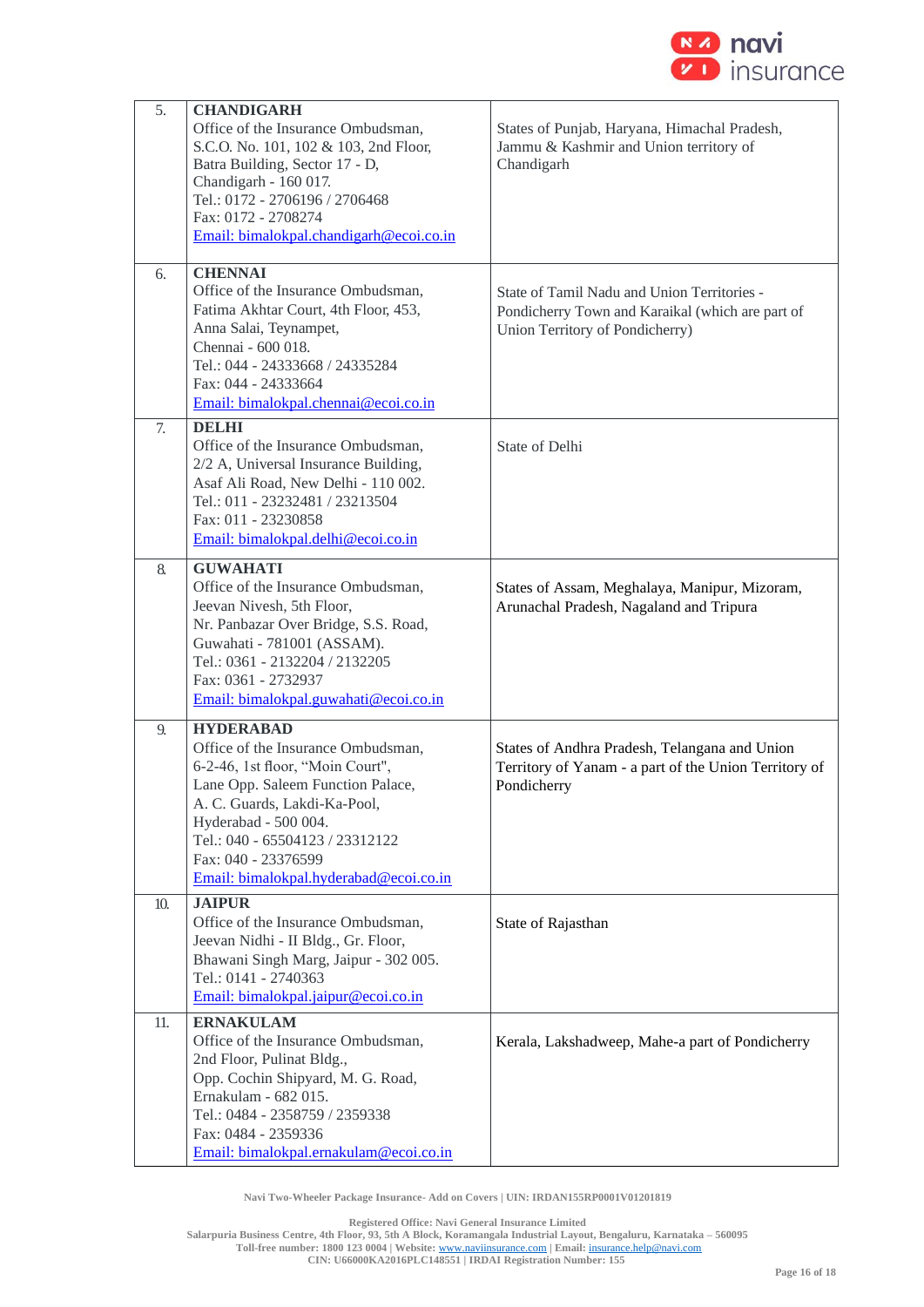

| 12. | <b>KOLKATA</b>                             |                                                         |
|-----|--------------------------------------------|---------------------------------------------------------|
|     | Office of the Insurance Ombudsman,         | States of West Bengal, Sikkim and Union Territories     |
|     | Hindustan Bldg. Annexe, 4th Floor,         | of Andaman and Nicobar Islands                          |
|     | 4, C.R. Avenue, Kolkata - 700 072.         |                                                         |
|     | Tel.: 033 - 22124339 / 22124340            |                                                         |
|     | Fax: 033 - 22124341                        |                                                         |
|     | Email: bimalokpal.kolkata@ecoi.co.in       |                                                         |
| 13. | <b>LUCKNOW</b>                             |                                                         |
|     | Office of the Insurance Ombudsman,         | District of Uttar Pradesh: Lalitpur, Jhansi, Mahoba,    |
|     | 6th Floor, Jeevan Bhawan,                  | Hamirpur, Banda, Chitrakoot, Allahabad, Mirzapur,       |
|     | Phase-II, Nawal Kishore Road,              | Sonbhabdra, Fatehpur, Pratapgarh, Jaunpur, Varansi,     |
|     | Hazratganj, Lucknow - 226 001.             | Gazipur, Jalaun, Kanpur, Lucknow, Unnao, Sitapur,       |
|     | Tel.: 0522 - 2231330 / 2231331             | Lakhimpur, Bahraich, Barabanki, Raebareli, Sravasti,    |
|     | Fax: 0522 - 2231310                        | Gonda, Faizabad, Amethi, Kaushambi, Balrampur,          |
|     | Email: bimalokpal.lucknow@ecoi.co.in       | Basti, Ambedkarnagar, Sulanpur, Maharajganj,            |
|     |                                            | Santkabirnagar, Azamgarh, Kaushinagar, Gorkhpur,        |
|     |                                            | Deoria, Mau, Chandauli, Ballia, Sidharathnagar          |
|     |                                            |                                                         |
|     |                                            |                                                         |
| 14. | <b>MUMBAI</b>                              |                                                         |
|     | Office of the Insurance Ombudsman,         | States of Goa, Mumbai Metropolitan                      |
|     | 3rd Floor, Jeevan Seva Annexe, S. V. Road, | Region excluding Navi Mumbai & Thane                    |
|     | Santacruz (W), Mumbai - 400 054.           |                                                         |
|     | Tel.: 022 - 26106552 / 26106960            |                                                         |
|     | Fax: 022 - 26106052                        |                                                         |
|     | Email: bimalokpal.mumbai@ecoi.co.in        |                                                         |
| 15. | <b>NOIDA</b>                               |                                                         |
|     | Office of the Insurance Ombudsman,         | States of Uttaranchal and the following Districts of    |
|     | Bhagwan Sahai Palace, 4th Floor,           | Uttar Pradesh: Agra, Aligarh, Bagpat, Bareilly, Bijnor, |
|     | Main Road, Naya Bans, Sector 15,           | Budaun, Bulandshehar, Etah, Kanooj, Mainpuri,           |
|     | Distt: Gautam Buddh Nagar,                 | Mathura, Meerut, Moradabad, Muzaffarnagar,              |
|     | U.P. - 201301.                             | Oraiyya, Pilibhit, Etawah, Farrukhabad, Firozabad,      |
|     | Tel.: 0120 - 2514250 / 2514252 / 2514253   | Gautam Budh Nagar, Ghaziabad, Hardoi,                   |
|     | Email: bimalokpal.noida@ecoi.co.in         | Shahjahanpur, Hapur, Shamli, Rampur, Kashganj,          |
|     |                                            | Sambhal, Amroha, Hathras, Kanshiramnagar,               |
|     |                                            | Saharanpur                                              |
|     |                                            |                                                         |
| 16. | <b>PATNA</b>                               |                                                         |
|     | Office of the Insurance Ombudsman,         | States of Bihar and Jharkhand                           |
|     | 1st Floor, Kalpana Arcade Building,        |                                                         |
|     | Bazar Samiti Road, Bahadurpur,             |                                                         |
|     | Patna - 800 006.                           |                                                         |
|     | Tel.: 0612-2680952                         |                                                         |
|     | Email: bimalokpal.patna@ecoi.co.in         |                                                         |
| 17. | <b>PUNE</b>                                |                                                         |
|     | Office of the Insurance Ombudsman,         | States of Maharashtra, Area of Navi Mumbai and          |
|     | Jeevan Darshan Bldg., 3rd Floor,           |                                                         |
|     | C.T.S. No. 195 to 198, N. C. Kelkar Road,  | Thane excluding Mumbai Metropolitan Region              |
|     | Narayan Peth, Pune - 411 030.              |                                                         |
|     | Tel.: 020 - 41312555                       |                                                         |
|     |                                            |                                                         |
|     | Email: bimalokpal.pune@ecoi.co.in          |                                                         |

**Navi Two-Wheeler Package Insurance- Add on Covers | UIN: IRDAN155RP0001V01201819**